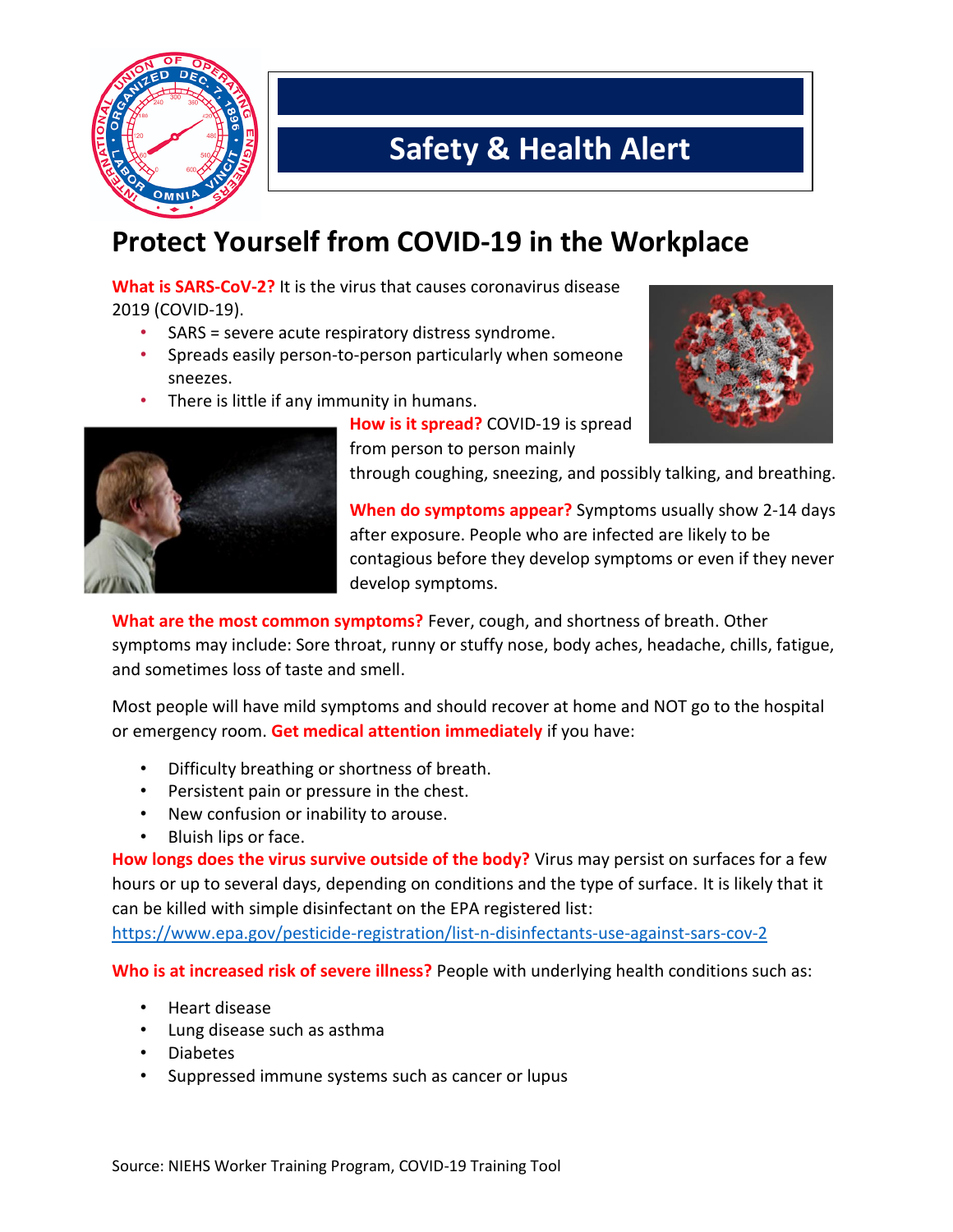The elderly have higher rates of severe illness from COVID-19. Children and younger adults have had less severe illness and death.

#### **Are there treatments or a vaccine?** There are no treatments or vaccine for this virus.

**What are high risks settings for workers?** Working around people who are infected with the virus at hospitals or at settings with large numbers of people like nursing homes and correctional facilities poses a higher risk.

#### **How do I protect myself?**

- Stay home when sick.
- Wash hands or use alcohol-based hand sanitizer frequently and after coughing, sneezing, blowing nose, and using the restroom. Wash thoroughly for at least 20 seconds.



- Avoid shaking hands/wash hands after physical contact with others.
- Avoid touching your nose, mouth, & eyes.
- Cover coughs & sneezes with tissues or do it in your sleeve.
- Dispose of tissues in no-touch bins.
- Avoid close contact with coworkers and customers.
- Clean and disinfect frequently touched objects and surfaces such as cell phones.
- Avoid sharing equipment if possible.
- Minimize group meetings by using phone, email, and avoid close contact when meetings are necessary.
- Limit unnecessary visitors to the workplace.
- Maintain your physical and emotional health with rest, diet, exercise and relaxation.
- Be prepared if your child's school, daycare facility, or your worksite is temporarily closed.

#### **How should I maintain mental health and deal with stress?**

- Use your phone to stay connected to family and friends. Shift from texting to voice or video calling to feel more connected.
- Keep comfortable. Do more of the things you enjoy doing at home.
- Practice stress relief whenever you feel anxiety building do some deep breathing, exercise, read, dig in the garden, whatever works for you.
- Avoid unhealthy behavior such as excess drinking or drug use that will just increase your anxiety afterwards.
- Keep looking forward. Make some plans for six months down the road.

#### **What should I do if I have symptoms?**

- With mild symptoms you should stay home, isolate yourself from your family, and rest. DO NOT expose your family or co-workers.
- DO NOT go to the doctor or emergency room unless you develop severe symptoms.
- Call your family doctor or the emergency room before you go.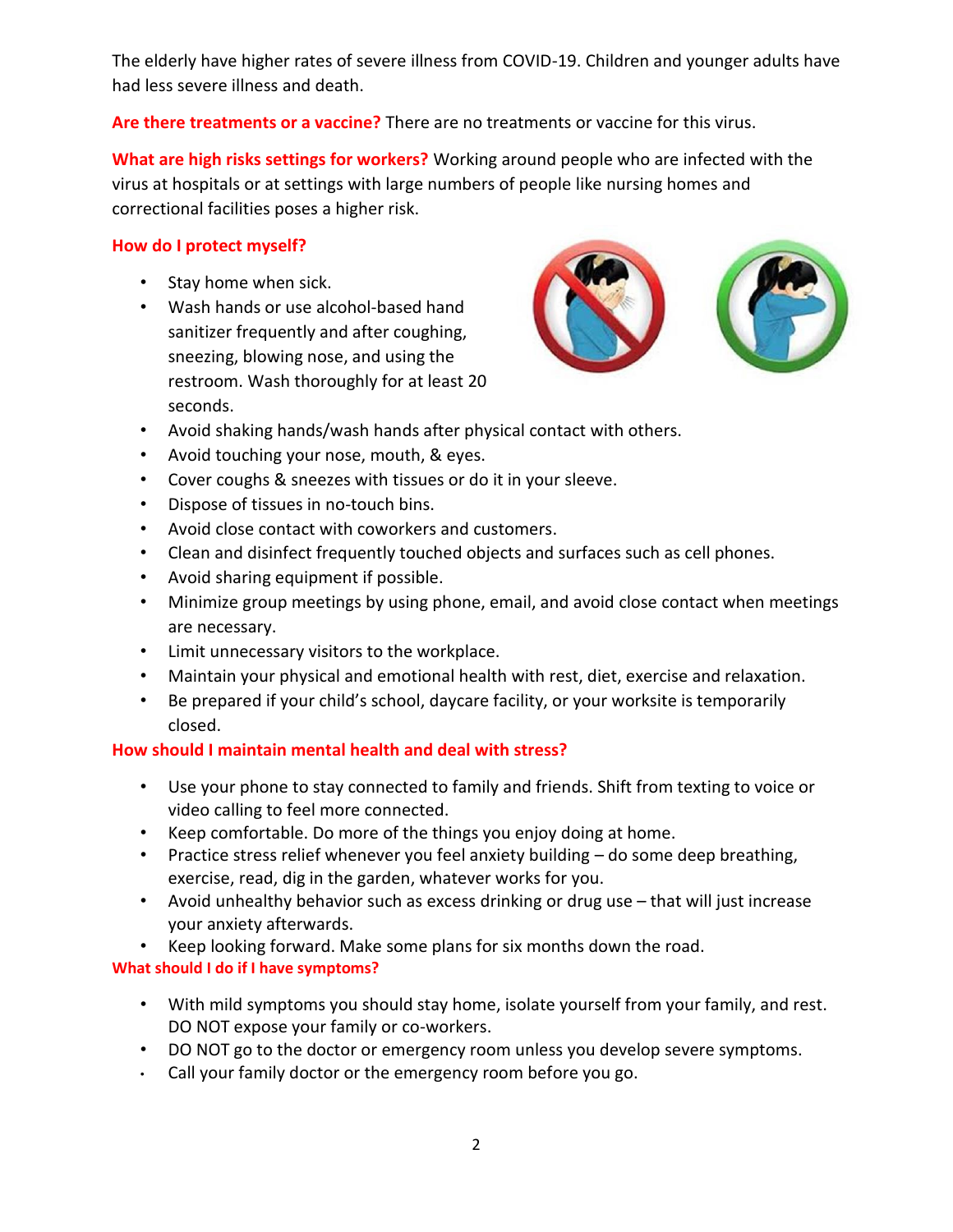

## **Information for Families**

# When a Family Member is Traumatized at Work

When a family member is traumatized at work, it also affects other family members. Although your loved one who experienced the traumatic event<sup>1</sup> may be experiencing normal reactions, their behavior may not seem normal to the family. It may take time to understandandcopewiththeevent and family members can help. Two other factsheets in this series address 1) reactions to terrible events as well as coping strategies and 2) connecting with others, giving and recievieng social support. Take a look at these factsheets.

Family members also may have strong reactions to the traumatic event such as fear,anger, sadness, protectivness, or withdrawal. Whatever the reactions are, they are normal responses to a highly charged, abnormal traumatic event.Thishandoutaims toprovide some suggestions that may help family members help their loved one andthemselves.Themostimportant suggestions involve listening to feelings, not imposing a response or solution basedonyourfeelings,andtoremain emotionally present.

#### Remember

- Stress responses can occur right away at the scene, or within hours, days, or even within weeks after theevent.
- Yourloved one may experience a variety of stress symptoms or may not feel any of them.
- Most people recover from traumatic events and feeling safe in the support of family, friends, and co-workers is important to that recovery.
- Reactions and symptoms usually subside and disappear in time; often, by four to six weeks, symptoms are gone or greatly diminished in the majority of people.
- If the signs of distress and the intensity of the reactions have not subsided within fourweeks,oriftheyintensify,yourlovedoneshouldconsiderseekingfurther assistance.
- Formostpeople,ifyoudon'tdwellonthesymptomsandallowyourselvesa chance to deal with the event, the suffering will lessen.
- Encourage, but do not pressure, your loved one to talk about what happened andtheirreactionstoit.Talkisthebestmedicine.Youcanbemosthelpfulifyou listen and reassure.
- These events are usually upsetting to children. They will need to have some understanding of what happened; that mommy or daddy may be going through a difficult time, but that she or he will get better; and that they are safe and loved.
- If children are not coping well, child counselors or child psychologists can assist.
- Evenifyoudon'tfullyunderstandwhatyourlovedoneisgoingthrough,you canstillofferyourloveandsupport.Don'tbeafraidtoaskwhatyoucandoto help.Trynottobeoffendediftheywithdrawfromthefamilyorbecomeoverly protective of you or of children. These are normal reactions to trauma.
- Accept that life will go on. Maintain or return to a normal routine as soon as possible and maintain a healthy lifestyle. For children as well as adults, normal routines, especially for eating and sleeping, help us feel ourselves again.
- Be kind to yourselves.

See the companion factsheets entitled, "Connecting with Others" and "When Terrible Things Happen".

**Source:** Capital District Psychiatric Center Factsheet, NYS OMH 2009 April 2020

<sup>&</sup>lt;sup>1</sup> Traumatic Event, defined: "An event that has the power to overwhelm the normal coping abilities of an individual or group such as a disaster, violence, serious injury, or death".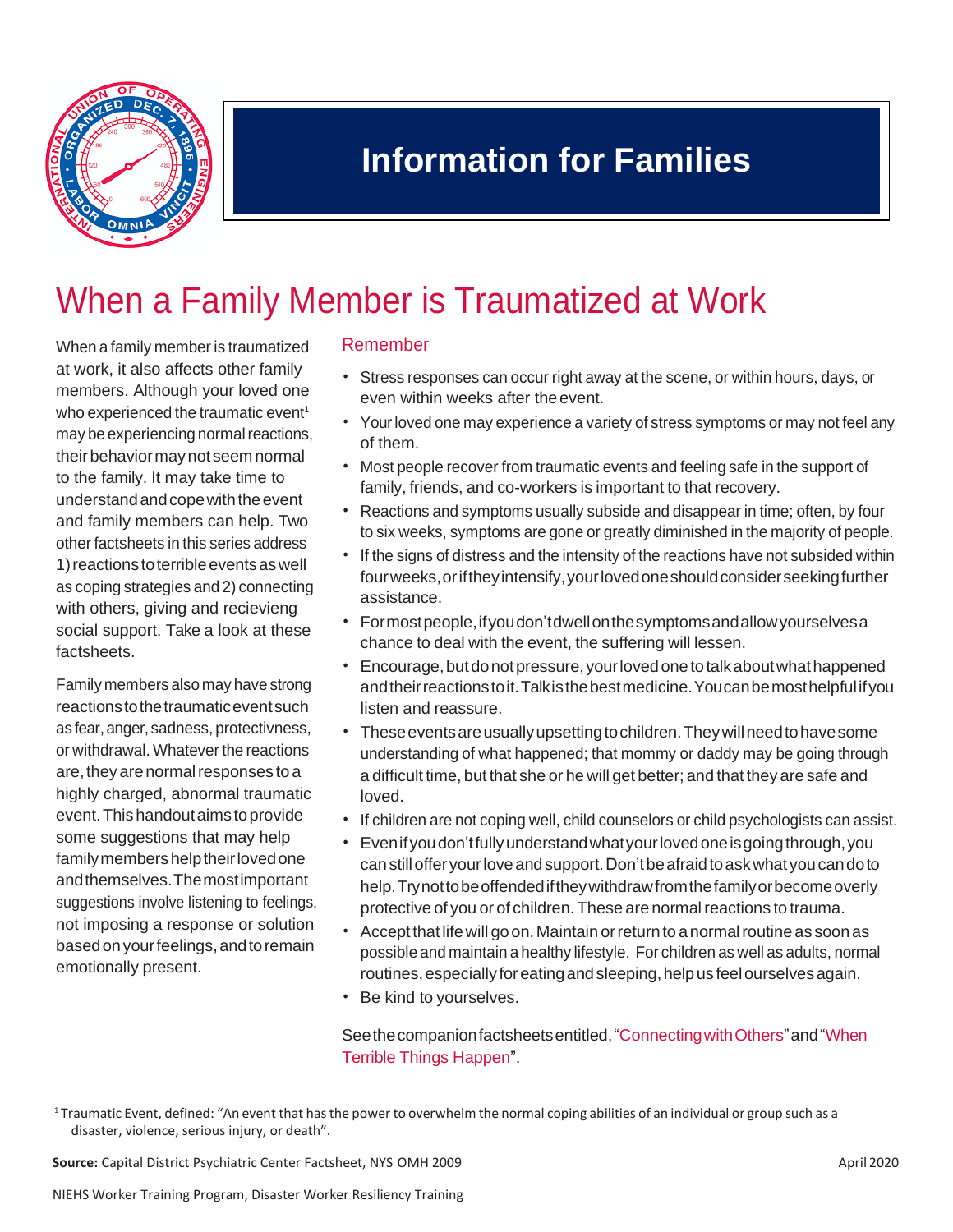

# **When Terrible Things Happen**

# What You May Experience—What Helps and What Doesn't

#### Immediate Reactions

There are a wide variety of positive and negative reactions that workers can experience during and immediately after a traumatic event<sup>1</sup>.

These include:

| Domain                  | <b>Negative Responses</b>                                                                                                             | <b>Positive Responses</b>                                                        |
|-------------------------|---------------------------------------------------------------------------------------------------------------------------------------|----------------------------------------------------------------------------------|
| Cognitive<br>(thoughts) | Confusion, disorientation,<br>worry, intrusive thoughts and<br>images, self-blame                                                     | Determination and<br>resolve, sharper<br>perception, courage,<br>optimism, faith |
| Emotional               | Shock, sorrow, grief, sadness,<br>fear, anger, numb, irritability,<br>guilt, shame, and crying                                        | Feeling involved,<br>challenged, mobilized                                       |
| Social                  | Extreme withdrawal,<br>interpersonal conflict, risky<br>behavior                                                                      | Social connections,<br>generous helping<br>behaviors                             |
| Physical                | Fatigue, headache, muscle<br>tension, stomachache,<br>increased heart rate,<br>exaggerated startle response,<br>difficulties sleeping | Alertness, readiness<br>to respond, increased<br>energy                          |

#### Common reactions that may continue include:

Intrusive reactions:

- Distressing thoughts or images of the traumatic event while awake or dreaming
- Upsetting emotional or physical reactions to reminders of the experience
- Feeling like the experience is happening all over again (flashback)

Avoidance and withdrawal reactions:

- Avoid talking, thinking, and having feelings about the traumatic event
- Avoid reminders of the event (places and people connected to what happened)
- Restricted emotions; feeling numb
- Feelings of detachment and estrangement from others; social withdrawal
- Loss of interest in usual pleasurable activities

Physical arousal reactions:

- Constantly being "on the lookout" for danger, startling easily, or being jumpy
- Irritability or outbursts of anger, feeling "on edge"
- Difficulty falling or stayingasleep, problems concentrating or paying attention

#### Reactions to trauma and loss reminders

- Reactions to places, people, sights, sounds, smells, and feelings that are reminders of the traumatic event
- Reminders can bring on distressing mental images, thoughts, and emotional/physical reactions
- Common examples include: sudden loud noises, sirens, locations where the event occurred, seeing people with disabilities,funerals,anniversariesofthetraumaticevent, and television/radio news about the event

<sup>1</sup>Traumatic Event, defined: "An event that has the power to overwhelm the normal coping abilities of an individual or group such as a disaster, violence, serious injury, or death".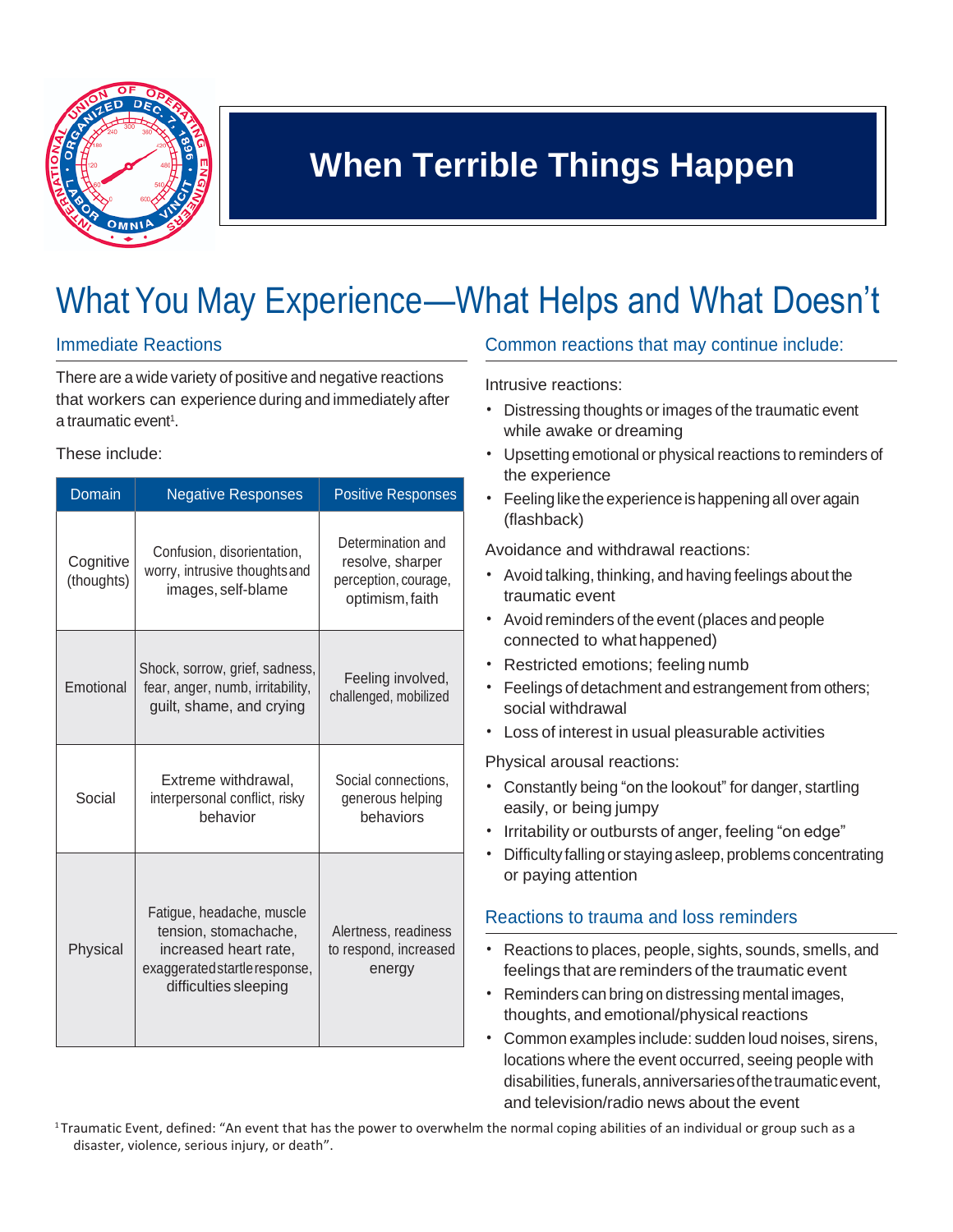#### Positive changes in priorities, worldview, and expectations

- Enhanced appreciation that family and friends are precious and important
- Meeting the challenge of addressing difficulties (by taking positive action, changing the focus of thoughts, using humor, acceptance)
- Shifting expectations about what to expect from day to day and about what is considered a "good day"
- Shifting priorities to focus more on quality time with family or friends
- Increased commitment to self, family, friends, and spiritual/ religious faith

#### When a loved one dies, common reactions include:

- Feeling confused, numb, disbelief, bewildered, or lost
- Feelingangryatthepersonwhodiedoratpeople considered responsible for the death
- Strong physical reactions such as nausea, fatigue, shakiness, and muscleweakness
- Feeling guilty for still being alive
- Intense emotions such as extreme sadness, anger, or fear
- Increased risk for physical illness and injury
- Decreasedproductivityordifficultiesmakingdecisions
- Having thoughts about the person who died, even when you don't want to
- Longing, missing, and wanting to search for the person who died
- Children and adolescents are particularly likely to worry that they or a parent might die
- Children and adolescents may become anxious when separated from caregivers or other loved ones

#### What helps

- Talking to another person for support or spending time with others
- Engaging in positive distracting activities (sports, hobbies, reading)
- Getting adequate rest and eating healthy meals
- Trying to maintain a normalschedule
- Scheduling pleasant activities
- Taking breaks
- Reminiscing about a loved one who has died
- Focusing on something practical that you can do right now to manage the situation better
- Using relaxation methods (breathing exercises, meditation, calming self-talk, soothing music)
- Participating in a support group
- Exercising in moderation
- Keeping a journal
- Seeking counseling

#### What doesn't help

- Using alcohol or drugs tocope
- Working too much
- Extreme avoidance of thinking or talking about the event or death of a loved one
- Extreme withdrawal from family or friends
- Violence or conflict
- Not taking care of yourself
- Overeating or failing to eat
- Withdrawal from pleasant activities
- Doing risky things (driving recklessly, substance abuse, not taking adequate precautions)
- Excessive TV or computergames
- Blaming others

#### **Summary**

These feelings, thoughts, behaviors, physical reactions, and challengestoyourspiritmaycomeandgo.Formostpeople, thesereactionsusuallyareresolvedinfourtoeightweeks, depending on the nature of the traumatic event. See the companion factsheets entitled, "Connecting with Others" and "Information for Families".

**Source:** US Department of Veterans Affairs, Psychological First Aid Manual, 2nd Edition

NIEHS Worker Training Program, Disaster Worker Resiliency Training April 2020 and April 2020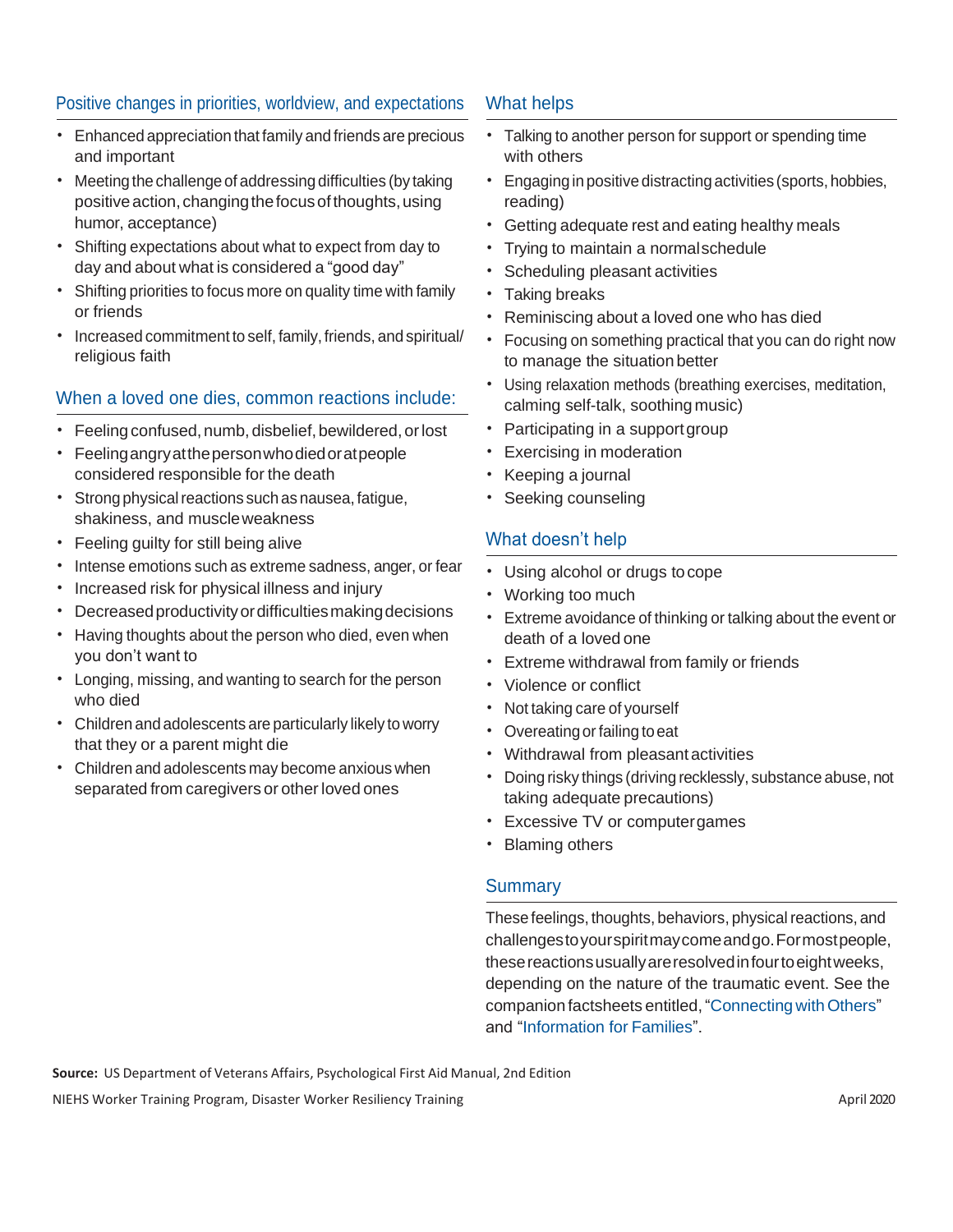

## **Connecting with Others**

# Giving and Receiving Social Support

#### Seeking Social Support

Making contact with others can help reduce feelings of distress and help people recover in the aftermath of traumatic events.

Connections can be with family, friends, clergy, or others who are coping with the same traumatic event<sup>1</sup>.

Children and adolescents can benefit from spending some time with other similar agedpeers.

#### Social Support Options

- Spouse or partner
- Trusted family member
- Close friend
- Doctor or nurse
- Crisis counselor or othercounselor
- Support group
- Co-worker, union representative
- Priest, Rabbi, or other clergy
- Pet

#### Do

- Decide carefully whom to talkto
- Decide ahead of time what you want to discuss
- Choose the right time
- Start by talking about practical things
- Let others know you need to talk or just to be with them
- Talk about painful thoughts and feelings when you are ready
- Ask others if it's a good time to talk
- Tell others you appreciate them listening
- Tellotherswhatyouneedorhowtheycouldhelpexplain one main thing that would help you right now

#### Don't

- Keep quiet because you don't want to upset others
- Keep quiet because you're worried about being a burden
- Assume that others don't want to listen
- Wait until you're so stressed or exhausted that you can't fully benefit from help

#### Ways to Get Connected

- Calling friends or family on the phone
- Increasing contact with existing acquaintances and friends
- Renewing or beginning involvement in church, synagogue, or other religious groupactivities
- Getting involved with a support group or in community activities

#### Connecting with Others – Giving Social Support

You can help family members and friends cope with the disaster by spending time with them and listening carefully. Most people recover better when they feel connected to otherswho care about them. Some people choose not to talk about their experiences very much, and others may needtodiscusstheirexperiences. Forsome,talkingabout things that happened because of the disaster can help them seem less overwhelming. For others, just spending time with peopleonefeelsclosetoandacceptedby,withouthavingto talk, can feel best. The next page contains some information about giving social support to other people.

<sup>1</sup>Traumatic Event, defined: "An event that has the power to overwhelm the normal coping abilities of an individual or group such as a disaster, violence, serious injury, or death".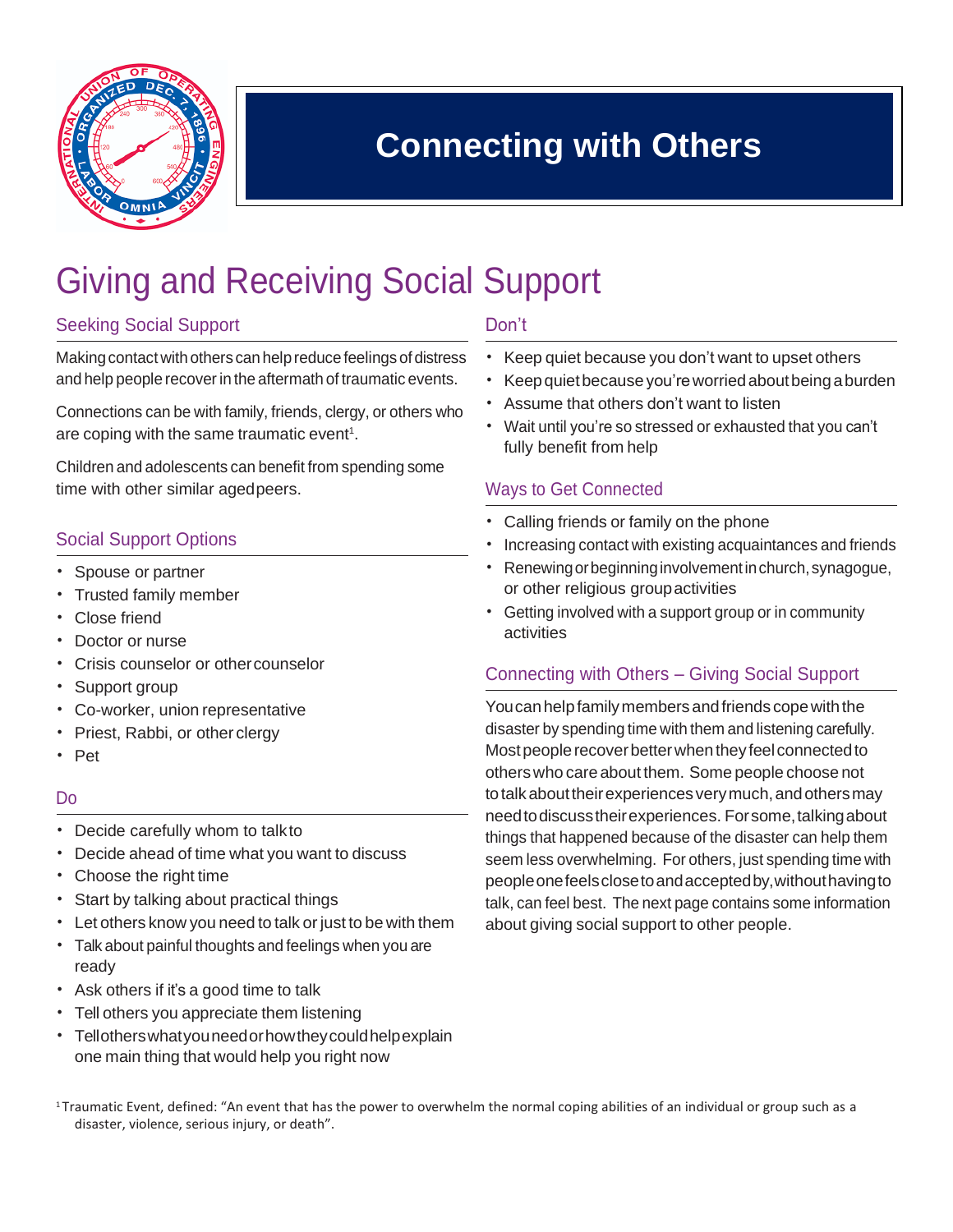#### Reasons Why People May Avoid Social Support

- Not knowing what they need
- Feeling embarrassed or weak
- Feeling they will lose control
- Not wanting to burden others
- Doubtingitwillbehelpful,orthatotherswon'tunderstand
- Havingtriedtogethelpandfeltthatitwasn'ttherebefore
- Wanting to avoid thinking or feeling about the event
- Feeling that others will be disappointed or judgmental
- Not knowing where to gethelp

#### Good Things to DoWhen Giving Support

- Show interest, attention, and care
- Find an uninterrupted time and place to talk
- Be free of expectations or judgments
- Show respect for individuals' reactions and ways of coping
- Acknowledgethatthistypeofstresscantaketimeto resolve
- Help brainstorm positive ways to deal with their reactions
- Talkabout expectable reactions to disasters, and healthy coping
- Believe that the person is capable of recovery
- Offer to talk or spend time together as often as needed

#### Things that Interfere with Giving Support

- Rushingtotellsomeonethathe/shewillbeokayorthat they should "get overit"
- Discussing your own personal experiences without listening to the other person's story
- Stopping the person from talking about what is bothering them
- Acting like someone is weak or exaggerating because he or she isn't coping as well as you are
- Giving advice without listening to the person's concerns or asking the person what works for him or her
- Telling them they were lucky it wasn't worse

#### **Summary**

Connecting with others and giving and receiving social support are very beneficial actions that help people recover from traumatic events. See the companion factsheets entitled, "When Terrible Things Happen, What You May Experience—What Helps and What Doesn't" and "Information for Families."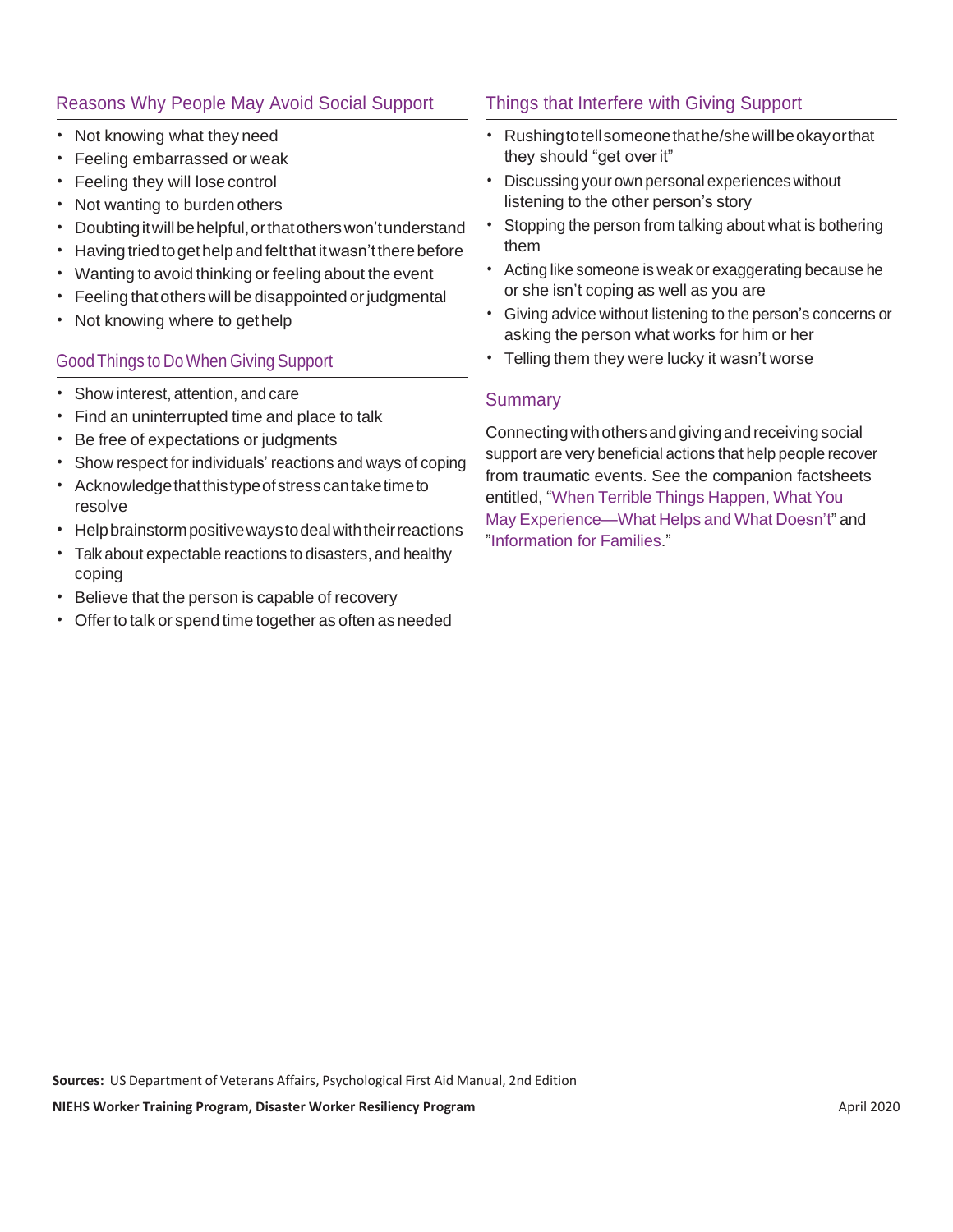

## **Self-Care During Times of Stress**

# Caring For Yourself

self-care for workers and families including healthy sleeping, eating, exercise, andsocial interaction. changes to normal life patterns.

### This factsheet covers the basics of Sleep Deprivation is Hazardous?

Driving, operating heavy machinery or performing hazardous taskswhilesleepy can be dangerous to you and yourcoworkers.

The bottom line is to avoid radical According to the National Institutes of Health's, National Heart, lung, and Blood Institute<sup>1</sup>, sleep deprivation occurs when you have one of the following:

| You don't get enough sleep; 7 - 8 hours for adults. |
|-----------------------------------------------------|
| You sleep at the wrong time of day.                 |
| You don't sleep well or deeply.                     |
|                                                     |

You have a sleep disorder.

Sleep deprivation is linked to many chronic diseases and depression. It is also linkedtoincreasedriskofinjury.Itisacommonmyththatpeoplecanlearntoget byonlittlesleepwithnonegativeeffects.afterlosing 1-2hoursofsleepovera couple of nights, functioningsuffers.

### Signs and Symptoms

Howsleepyyoufeelduringthedaycanhelpyoufigureoutwhetheryou'rehaving symptoms of problem sleepiness. you might be sleep deficient if you often feel like you could doze off during normal activities.

### Tips

Itiscommonfordisasterworkersandvolunteerstoworklonghours.Totheextent that you have control over your schedule, it is very important to practice healthy sleeping habits:

- If your accommodations are noisy, earplugs may be helpful.
- Eye covers may help if the sleeping area has too much light.
- limiting 'screen time' (electronic device use and TV's) prior to sleep
- avoid heavy meals, alcohol, tobacco or caffeine prior to bed.

<sup>1</sup>NIH website accessed 8/4/2014: [http://www.nhlbi.nih.gov/health/health-topics/topics/sdd/.](http://www.nhlbi.nih.gov/health/health-topics/topics/sdd)